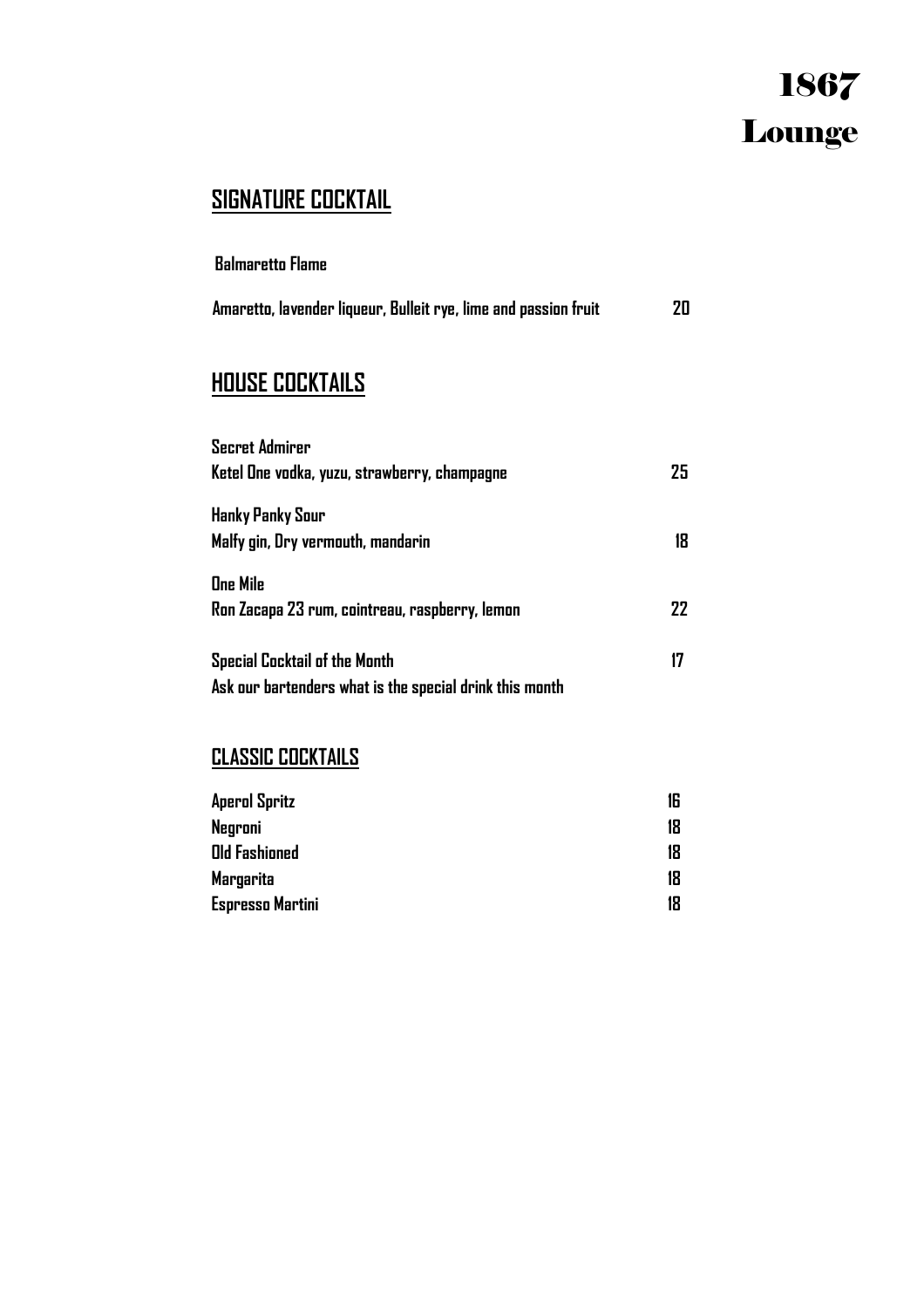#### **GARDEN GIN & TONICS**

**A selection of Tanqueray 10, Archie Rose and Four Pillar gin, mixed tonic water and own garden's herbs 16**

#### **MOCKTAILS**

| <b>Best Actress</b>                   | 10 |
|---------------------------------------|----|
| Passion Fruit Puree, Strawberry, lime |    |
| .                                     |    |

| Fine Red                          |  |
|-----------------------------------|--|
| Mint, Cranberry juice, Ginger ale |  |

## **SPARKLING & CHAMPAGNE**

| <b>South Australia</b> | <b>Cool Woods Pinot Noir</b>          | <b>NV</b> | 12/55  |
|------------------------|---------------------------------------|-----------|--------|
| King Valley            | <b>Dal Zotto Pucino Prosecco</b>      | <b>NV</b> | 13/60  |
| Reims, France          | <b>Veuve Clicquot</b>                 | <b>NV</b> | 25/120 |
| Reims. France          | <b>Ruinart Rose</b>                   | <b>NV</b> | 140    |
| Ay, France             | Bollinger                             | <b>NV</b> | 176    |
| Mar-Sur-ay, France     | <b>Billecart-Salmon</b>               | <b>NV</b> | 198    |
| Mar-Sur-ay, France     | <b>Billecart-Salmon Rose</b>          | <b>NV</b> | 265    |
| Reims, France          | Krug 'Grand Cuvee' 375ml              | <b>MV</b> | 280    |
| Reims, France          | Krug 'Grand Cuvee'                    | <b>MV</b> | 545    |
| Reims, France          | Louis Roederer Blanc De Blancs        | 2010      | 275    |
| Reims, France          | Lo. Roederer Cristal Brut Magnum 1.5L | 2007      | 1.850  |

#### **ROSE**

| Yarra Valley, VIC | Tarrawarra Pinot Noir | 2018 | 10/50 |
|-------------------|-----------------------|------|-------|
|-------------------|-----------------------|------|-------|

#### **WHITE**

| <b>Mornington VIC</b>    | <b>Red Claw, Chardonnay</b>      | 2017 | 14/65 |
|--------------------------|----------------------------------|------|-------|
| Marlborough NZ           | Dog Point, Sauvignon Blanc       | 2017 | 14/65 |
| <b>Hunter Valley NSW</b> | <b>First Creek Est. Semillon</b> | 2017 | 12/55 |
| <b>Clare Valley SA</b>   | <b>Skillogalee, Riesling</b>     | 2017 | 13/55 |
| Mudgee                   | <b>Moscato Fiore</b>             | 2017 | 12/55 |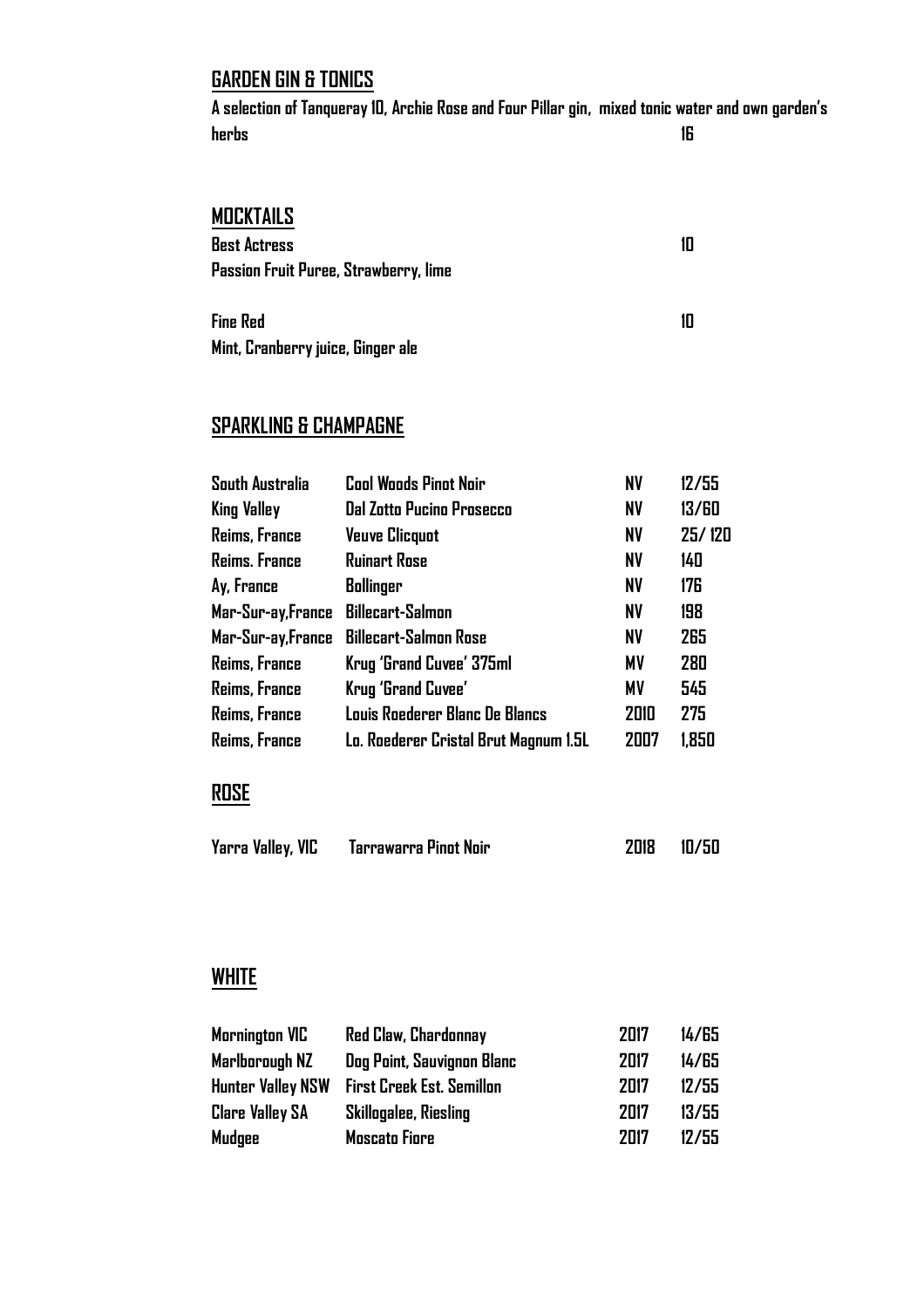| <b>BEER &amp; CIDER</b><br>TAP (425ml)<br>Kosciusko Pale Ale<br>4.2%<br>9<br><b>4.6%</b><br>9<br>Hahn SuperDry Lager<br>5%<br>9<br>Heineken Lager<br>9<br><b>150 Lashes Pale Ale</b><br>4.2%<br>9<br>4.8%<br>Orchid Crush Apple Cider<br>4.4%<br>9<br><b>Furphy Refreshing Ale</b><br><b>BOTTLED</b><br>3.5%<br>XXXX Gold Lager<br>8<br>2.5%<br>8<br>James Boags Light Lager<br>10<br>4.6%<br>James Boags Premium Lager<br>10<br>Heineken Lager<br>5.0%<br><b>White Rabbit White Ale</b><br>4.5%<br>$\mathbf{11}$<br>White Rabbit Dark Ale<br>4.9%<br>$\mathbf{11}$<br>4.0%<br>10<br>Kirin Cider Fuji Apple | <b>McLaren Vale</b><br>Barossa Valley SA<br>Murray Darling VIC<br>McLaren Vale SA | Quarisa Treasures, Shiraz<br>Henschke Five Shillings, Shiraz<br>La La Land, Tempranillo<br>Yangarra, Shiraz | 2017<br><b>2016</b><br>2017<br>2015 | 12/55<br>13/60<br>10/52<br>60 |
|-------------------------------------------------------------------------------------------------------------------------------------------------------------------------------------------------------------------------------------------------------------------------------------------------------------------------------------------------------------------------------------------------------------------------------------------------------------------------------------------------------------------------------------------------------------------------------------------------------------|-----------------------------------------------------------------------------------|-------------------------------------------------------------------------------------------------------------|-------------------------------------|-------------------------------|
|                                                                                                                                                                                                                                                                                                                                                                                                                                                                                                                                                                                                             |                                                                                   |                                                                                                             |                                     |                               |
|                                                                                                                                                                                                                                                                                                                                                                                                                                                                                                                                                                                                             |                                                                                   |                                                                                                             |                                     |                               |
|                                                                                                                                                                                                                                                                                                                                                                                                                                                                                                                                                                                                             |                                                                                   |                                                                                                             |                                     |                               |
|                                                                                                                                                                                                                                                                                                                                                                                                                                                                                                                                                                                                             |                                                                                   |                                                                                                             |                                     |                               |
|                                                                                                                                                                                                                                                                                                                                                                                                                                                                                                                                                                                                             |                                                                                   |                                                                                                             |                                     |                               |
|                                                                                                                                                                                                                                                                                                                                                                                                                                                                                                                                                                                                             |                                                                                   |                                                                                                             |                                     |                               |
|                                                                                                                                                                                                                                                                                                                                                                                                                                                                                                                                                                                                             |                                                                                   |                                                                                                             |                                     |                               |
|                                                                                                                                                                                                                                                                                                                                                                                                                                                                                                                                                                                                             |                                                                                   |                                                                                                             |                                     |                               |
|                                                                                                                                                                                                                                                                                                                                                                                                                                                                                                                                                                                                             |                                                                                   |                                                                                                             |                                     |                               |
|                                                                                                                                                                                                                                                                                                                                                                                                                                                                                                                                                                                                             |                                                                                   |                                                                                                             |                                     |                               |
|                                                                                                                                                                                                                                                                                                                                                                                                                                                                                                                                                                                                             |                                                                                   |                                                                                                             |                                     |                               |
|                                                                                                                                                                                                                                                                                                                                                                                                                                                                                                                                                                                                             |                                                                                   |                                                                                                             |                                     |                               |
|                                                                                                                                                                                                                                                                                                                                                                                                                                                                                                                                                                                                             |                                                                                   |                                                                                                             |                                     |                               |
|                                                                                                                                                                                                                                                                                                                                                                                                                                                                                                                                                                                                             |                                                                                   |                                                                                                             |                                     |                               |
|                                                                                                                                                                                                                                                                                                                                                                                                                                                                                                                                                                                                             |                                                                                   |                                                                                                             |                                     |                               |
|                                                                                                                                                                                                                                                                                                                                                                                                                                                                                                                                                                                                             |                                                                                   |                                                                                                             |                                     |                               |
|                                                                                                                                                                                                                                                                                                                                                                                                                                                                                                                                                                                                             |                                                                                   |                                                                                                             |                                     |                               |

# **NON-ALCOHLIC**

| <b>Badoit Sparkling Water</b>                | 350 <sub>ml</sub> | 6   |
|----------------------------------------------|-------------------|-----|
| <b>Evian Still Water</b>                     | 350 <sub>ml</sub> | 6   |
| Seedlip Garden with tonic, mint and cucumber |                   | 12  |
| Seedlip Spice with tonic, mint and cucumber  |                   | 12  |
| Juice selection (orange, apple, pineapple)   |                   | 4.5 |
| Soft drinks (bottled)                        |                   | 6   |
| Soft drinks (post mix)                       |                   | 5   |
| Strange Love Organic Ginger Beer             |                   | 5   |

# **RED**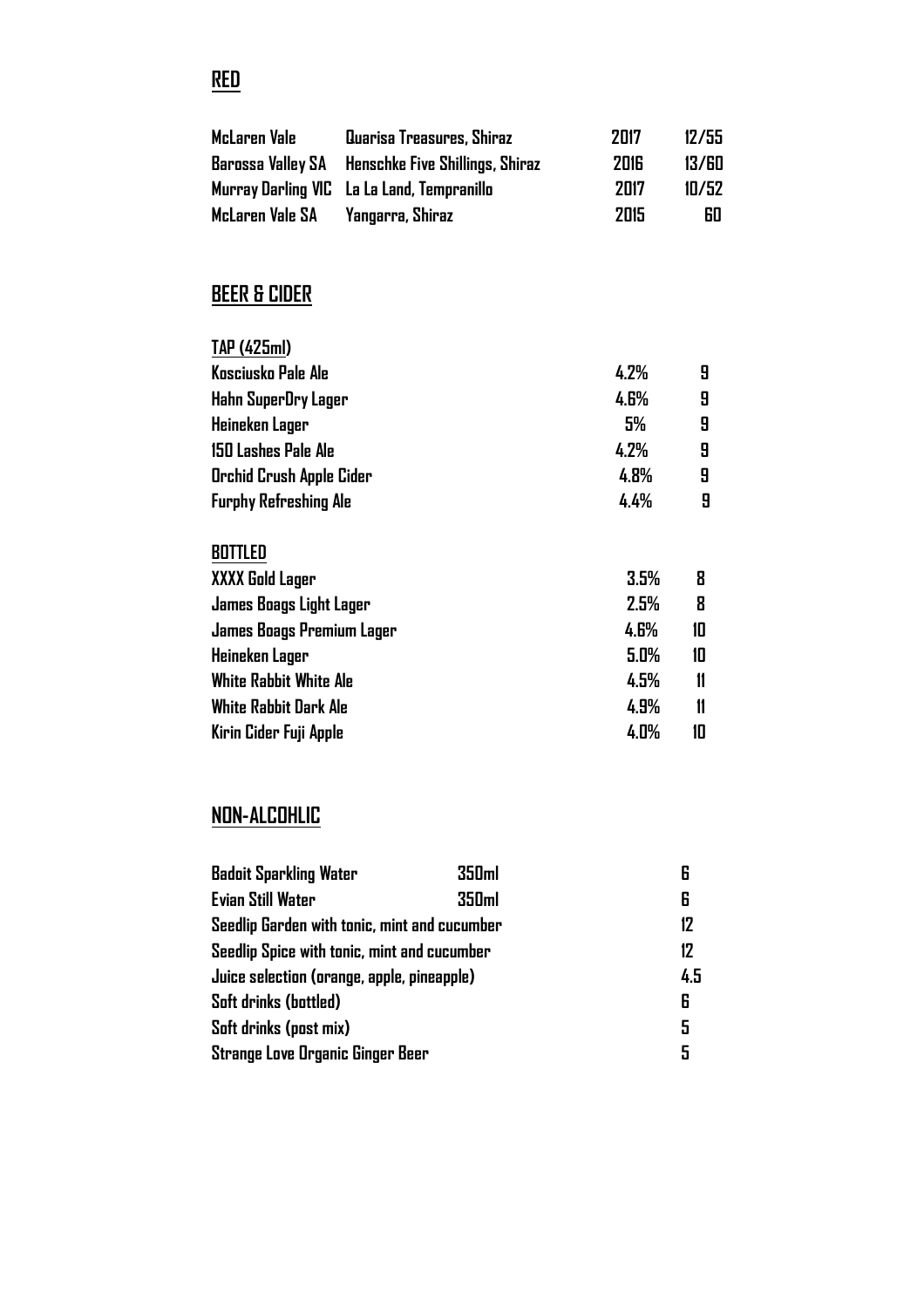# **SPIRITS**

#### **Aperitifs**

| Pimms        | 8  |
|--------------|----|
| Lillet       | 10 |
| Metaxo Ouzo  | 10 |
| Aperol       | 10 |
| Montenegro   | 11 |
| Campari      | 11 |
| Averna Amaro | 11 |

# $GIN$ </u>

| 13 |
|----|
| 16 |
| 15 |
| 16 |
| 15 |
| 15 |
| 16 |
| 16 |
| 12 |
| 16 |
|    |

# VODKA

| <b>Ketel One</b>            | 12 |
|-----------------------------|----|
| Ciroc                       | 14 |
| <b>666 Butter</b>           | 12 |
| <b>Archie Rose Original</b> | 12 |
| <b>Belvedere</b>            | 14 |
| <b>Grey Goose</b>           | 15 |

# $R$ lim

| Ron Zacapa 23yr              | 16 |
|------------------------------|----|
| Ron Zacapa XD                | 30 |
| Havana Club Anos 7yr         | 14 |
| <b>Gosling "Black Seal"</b>  | 13 |
| <b>Bundaberg Small Batch</b> | 12 |
| Sagatiba Pure Cachaça        | 14 |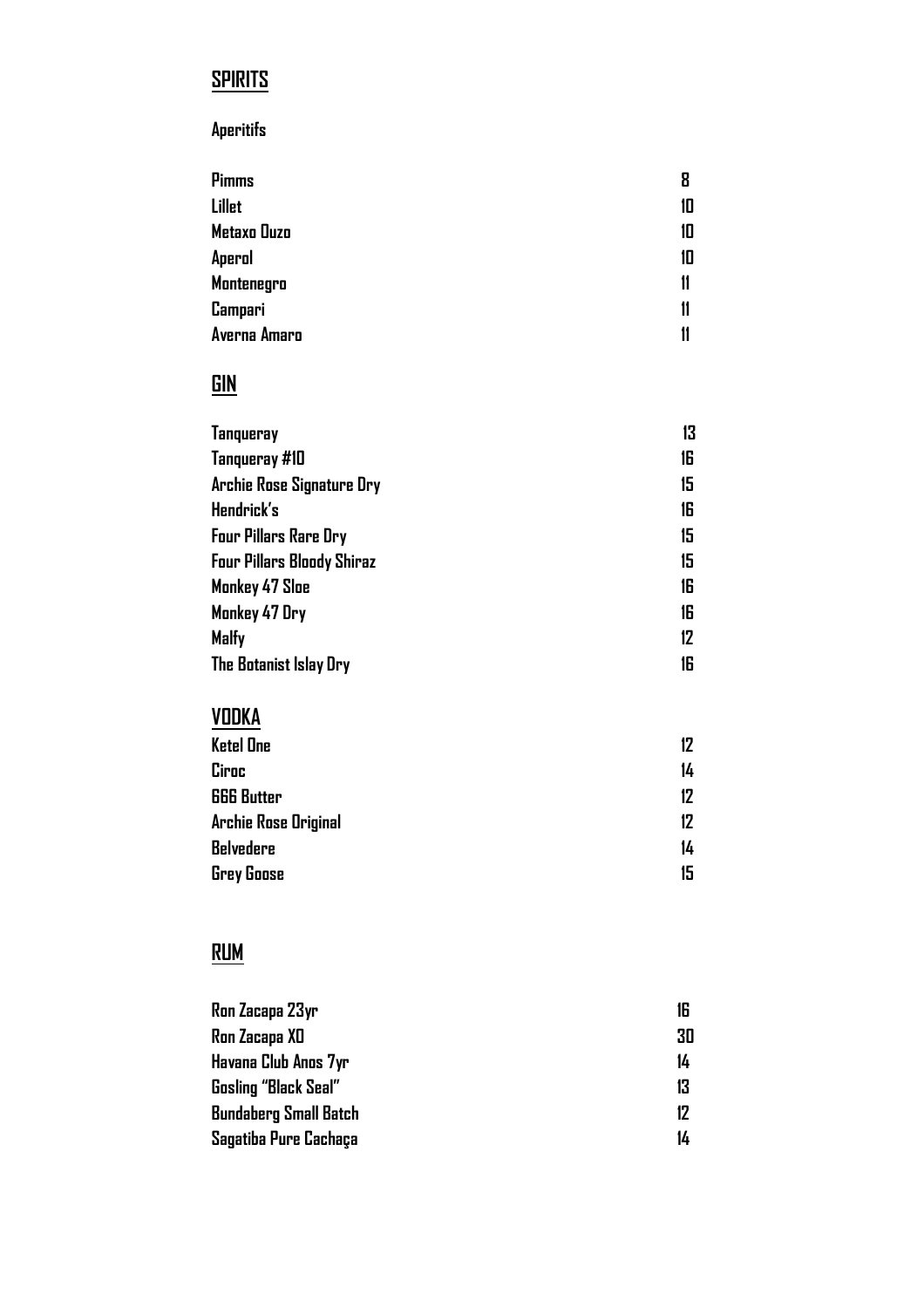# **TEQUILA**

| Don Julio Blanco     | 13 |
|----------------------|----|
| Don Julio Reposado   | 15 |
| Don Julio Anejo      | 17 |
| Don Julio 1942       | 20 |
| <b>Patron Silver</b> | 17 |
| Patron Reposado      | 18 |
| Patron XD            | 16 |
|                      |    |

## **COGNAC**

| Delord VSOP Bas Armagnac | 15 |
|--------------------------|----|
| <b>Hennessy VS</b>       | 15 |
| <b>Hennessy VSOP</b>     | 19 |
| <b>Hennessy XD</b>       | 38 |

# **LIQUERS**

| Frangelico          |    |
|---------------------|----|
| Kahlua              |    |
| Baileys Irish Cream |    |
| Disaronno           |    |
| Cointreau           | 17 |

# **WHISKEY**

#### **Scotch Whiskey Highlands**

| Dalwhinnie 15yo 43%              | 14 |
|----------------------------------|----|
| Oban 14yo 43%                    | 15 |
| Lowlands                         |    |
| Glenkinchie 12yo 43%             | 13 |
| Speyside                         |    |
| Balvenie 12yo Double Wood 40%    | 14 |
| Glenfiddich 12yo 40%             | 13 |
| Glenmorangie 10yo 'Original' 40% | 13 |
| Glenmorangie 18yo Rare 43%       | 19 |
| Glenmorangie Necter D' or        | 19 |
|                                  |    |